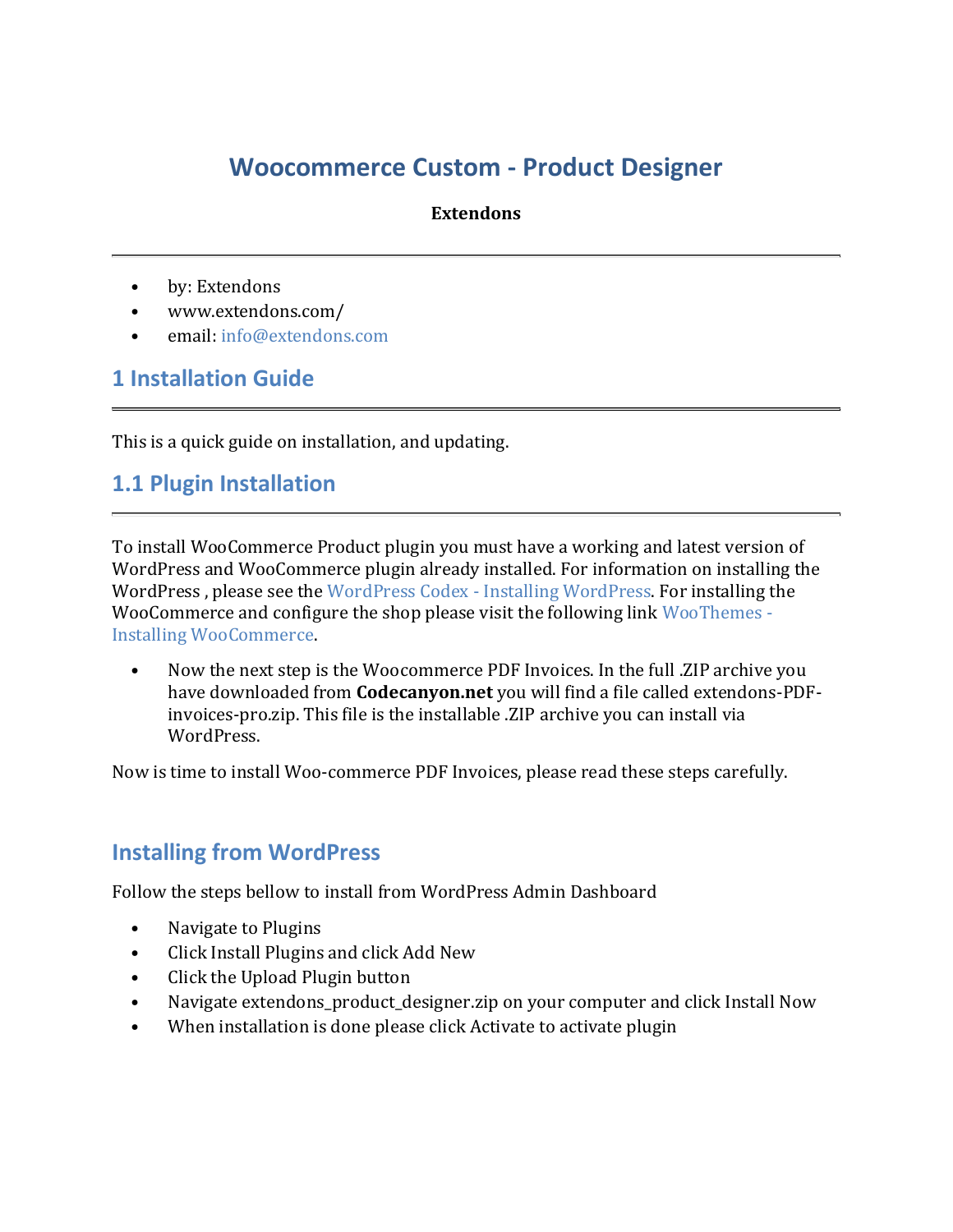### **Installing using FTP**

Follow the steps bellow to install using FTP

- Unzip extendons-PDF-invoices-pro.zip to a desired location on your computer. These extracted files will be uploaded later via FTP
- Connect to your server via FTP (Use FileZilla or any other FTP client)
- Navigate to /wp-content/plugins/ server directory
- Locate the local directory where you have unzipped the extendons-PDF-invoicespro.zip archive
- Upload local folder /extendons-PDF-invoices-pro/ to remote /wp-content/plugins/
- To activate the newly installed plugin navigate to Plugins and click the Activate button within the Woocommerce Custom Product Designer

# **1.2 Plugin Updates**

# **Update from WordPress Admin**

Follow the steps bellow to update from WordPress Admin Dashboard

- Navigate to Plugins
- Find the currently installed Woocommerce Custom Product Designer plugin and click Deactivate
- After deactivation click Delete to remove the old version (your saved setting will not be lost)
- Click Install Plugins and click Add New
- Click the Upload Plugin button
- Navigate the new version archive extendons\_product\_designer.zip on your computer and click Install Now
- When installation is done please click Activate to activate plugin

### **Update using FTP**

Follow the steps bellow to update using FTP

- Unzip the new version archive extendons product designer.zip to a desired location on your computer. These extracted files will be uploaded later via FTP
- Connect to your server via FTP (Use FileZilla or any other FTP client)
- Navigate to /wp-content/plugins/ server directory and delete the current plugin folder /extendons-PDF-invoices-pro/
- Locate the local directory where you have unzipped the new version archive extendons-PDF-invoices-pro.zip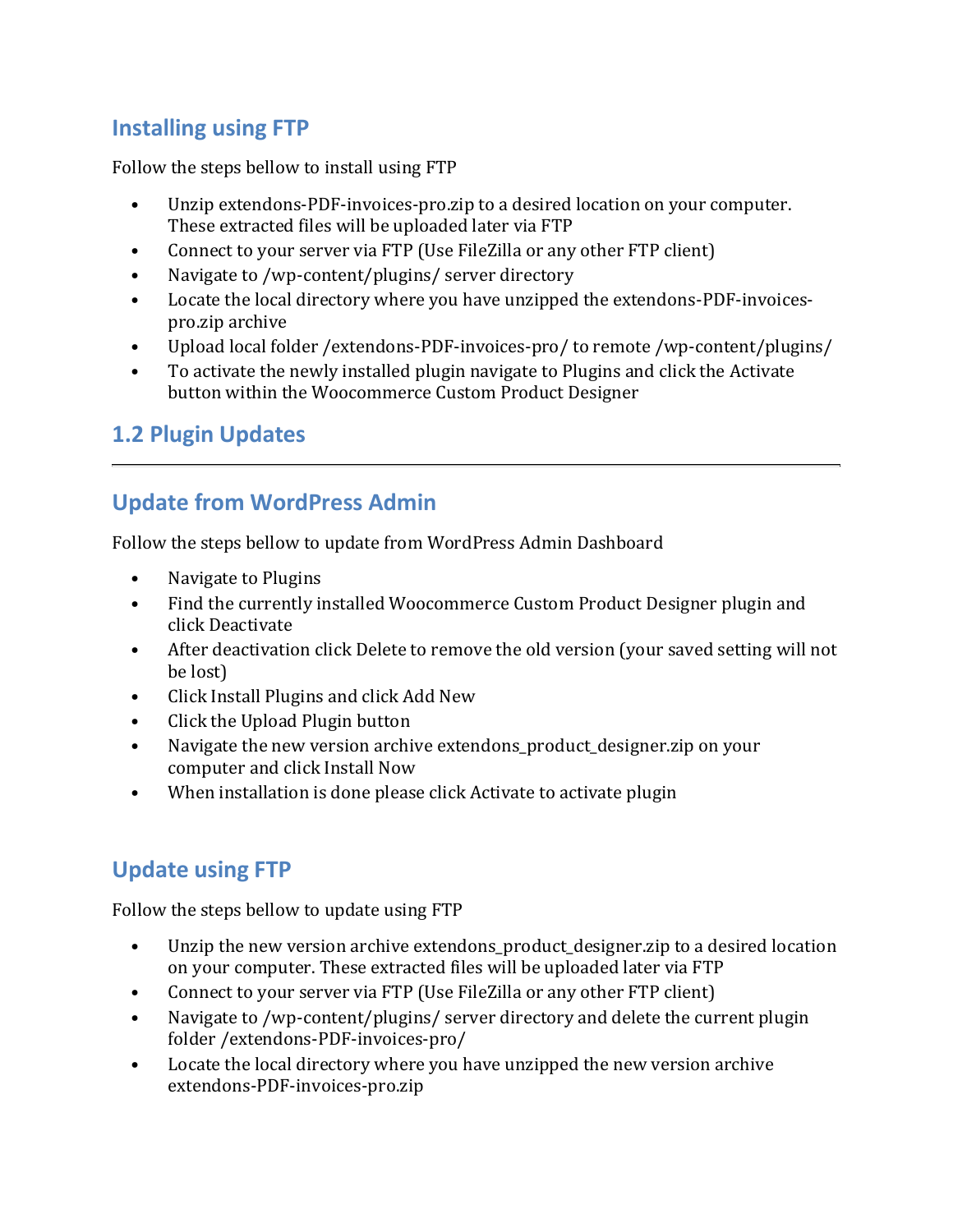• Upload local folder /extendons\_product\_designer/ to remote /wp-content/plugins/

#### **2 User Guide**

After installation of plugin, login to admin panel and flush your cache storage.

### **2.1 How to Customize a Product with this Plugin**

#### **Step 1 - Go to Product Page:**

At the frontend go to the product page. Here you will find the product and its information. Click on "Customize Product" to continue.



### **Step 2 - Customize your Product:**

Now here you can custonize your product as par your requirement. For the purpose of this demo we have added the following customizations. You can click on "Finish Design" and work on more customizations or click on "Save & Proceed" to continue.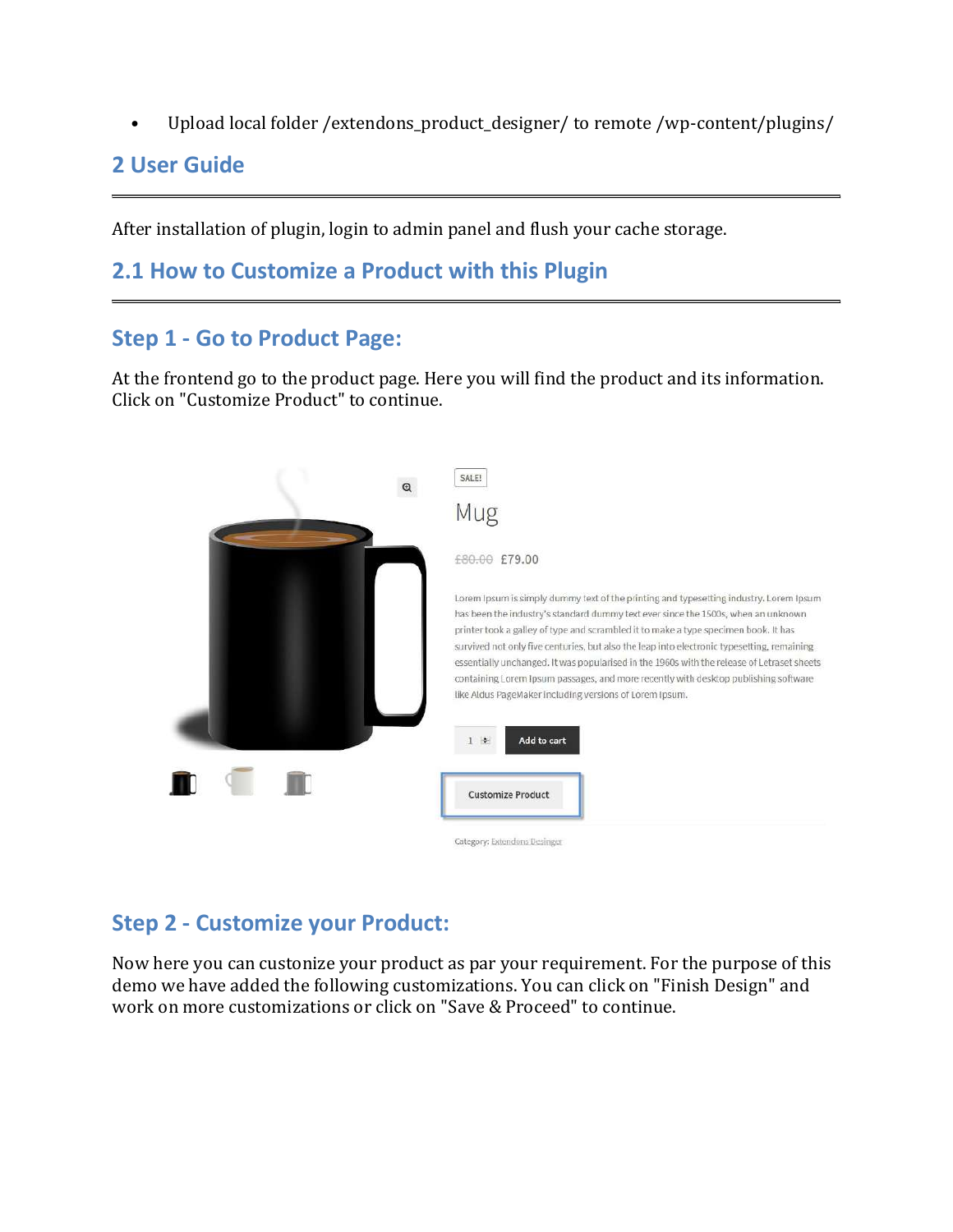

### **Step 3 - Checkout Page:**

Now, once you add the product to cart and go to checkout page your product will be featured as the following. The price will vary as par the customizations.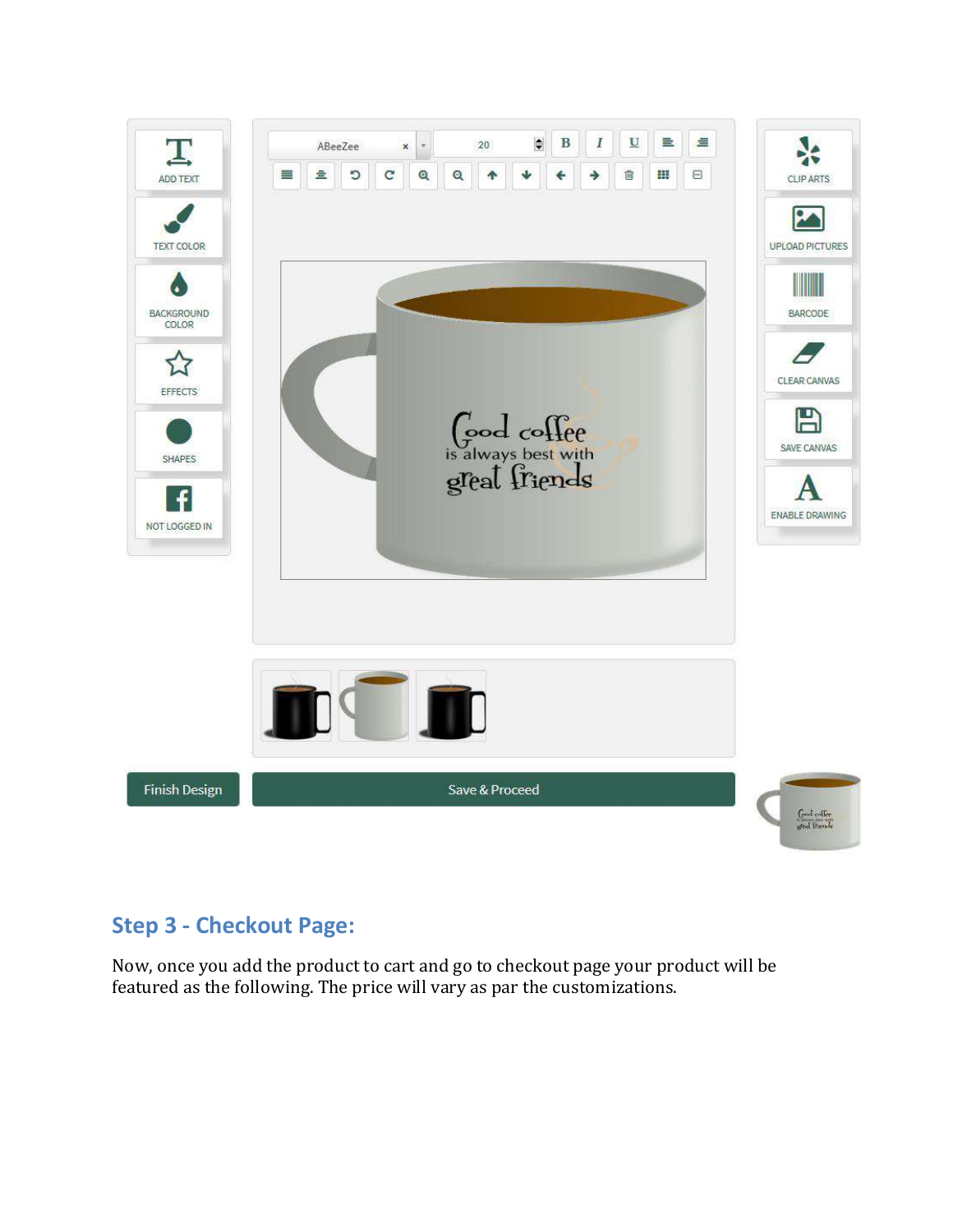|                              | Product                                                         | Price       | Quantity  | Total       |
|------------------------------|-----------------------------------------------------------------|-------------|-----------|-------------|
| ఴ                            | Mug<br>TD.<br><b>Extendons Designer Picture:</b><br><b>Bitt</b> | £79.00      | $1$ $\pm$ | £79.00      |
| Coupon code                  | Apply coupon                                                    |             |           | Update cart |
|                              |                                                                 | Cart totals |           |             |
|                              | Subtotal                                                        |             | £79.00    |             |
| <b>Product Customization</b> |                                                                 | £11.00      |           |             |
|                              |                                                                 | Total       |           | £90.00      |
| Proceed to checkout →        |                                                                 |             |           |             |

# **2.2 How to Add Clip Arts**

## **Step 1 - Go to Add Clip Art**

At the backend go to "Add Clip Art". Here you will have to option to add a clip art as shown below.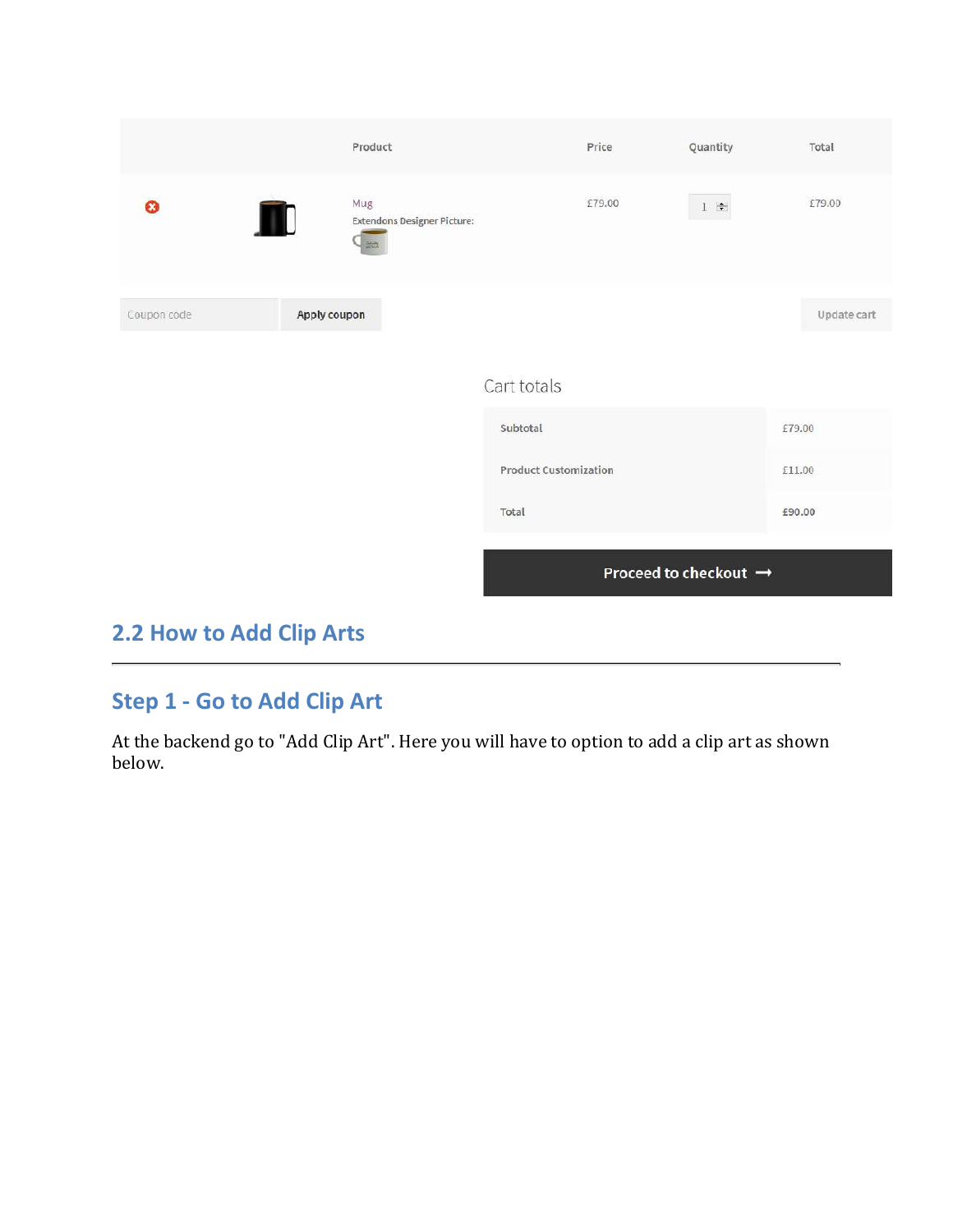

### **Step 2 - Clip Art**

Once you have submitted a clip art then it will be available to use for your customizable products. You can alwasy to to "Clip Art" and edit its information as shown below.

| <b>B</b> Dashboard                              | Clip Art Add Clip Art                                                                                     |                               |                                       |                       | Screen Options              |
|-------------------------------------------------|-----------------------------------------------------------------------------------------------------------|-------------------------------|---------------------------------------|-----------------------|-----------------------------|
| Posts<br>91 Media                               | WooCommerce data update - We need to update your store database to the latest version.<br>Run the updater |                               |                                       |                       |                             |
| <b>Pages</b><br>Comments<br>Clip Art            | All (16)   Published (16)   Trash (2)<br>Bulk Actions - Apply All dates                                   | $~\sim$ Filter                |                                       |                       | Search Clip Art<br>16 items |
| Clip Art<br>Add Clip Art<br>Clip Art Categories | □<br>Title<br>П<br>Union Jack                                                                             | Clip Art Categories<br>badges | Date<br>Published<br>1 min ago        | Clip Art Images<br>╬  |                             |
| Settings Options<br>Support                     | crotia                                                                                                    | flag                          | Published<br>2017/10/05<br>-1991-1940 | $\blacktriangleright$ |                             |
| <b>WooCommerce</b><br><b>Products</b>           | $\Box$<br>Roouso                                                                                          | flag                          | Published<br>2017/10/05               |                       |                             |

# **2.3 How to Add Categories**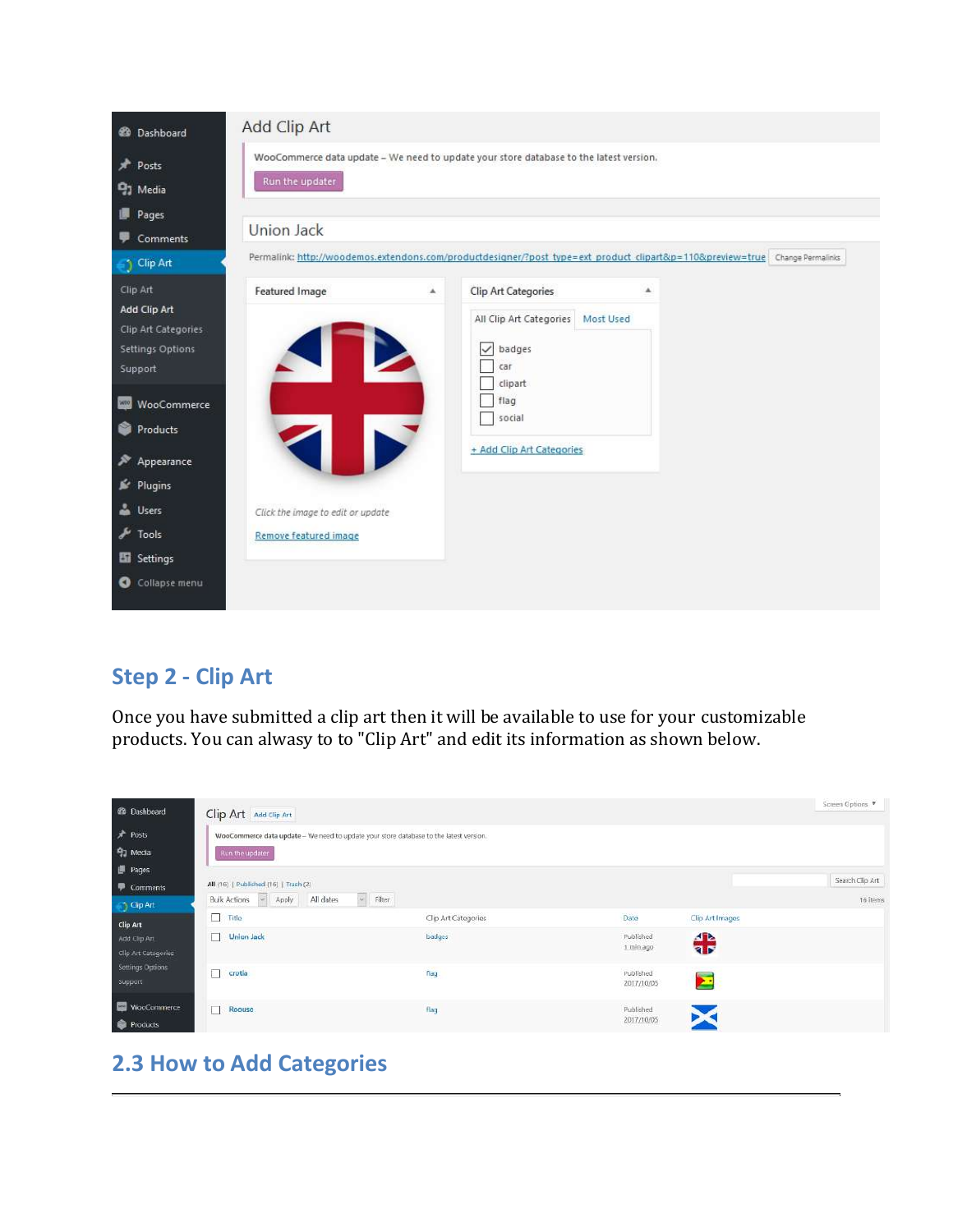# **Step 1 - Go to Clip Art Categories**

At the backend go to "Clip Art Categories", here you have the option to add new categories or edit old ones. For the purpose of this demo we have added the following information.

| <b>Dashboard</b>                               | <b>Clip Art Categories</b>                                                                                                           |                      |             |         |                            |
|------------------------------------------------|--------------------------------------------------------------------------------------------------------------------------------------|----------------------|-------------|---------|----------------------------|
| Posts<br><sup>4</sup> 2 Media                  | WooCommerce data update - We need to update your store database to the latest version.<br>Run the updater                            |                      |             |         |                            |
| Pages                                          |                                                                                                                                      |                      |             |         | Search Clip Art Categories |
| Comments                                       | Add Clip Art Categories                                                                                                              | Bulk Actions ~ Apply |             |         | 5 items                    |
| $\rightarrow$ Clip Art                         | Name                                                                                                                                 | Name                 | Description | Slug:   | Count                      |
| Clip Art<br>Add Clip Art                       | User Guide<br>The name is how it appears on your site.                                                                               | <b>badges</b>        |             | badges  |                            |
| <b>Clip Art Categories</b><br>Settings Options | Slug<br>user-quide                                                                                                                   | $\Box$<br>car        |             | car     | $\mathbf{z}$               |
| Support                                        | The "slug" is the URL-friendly version of the name. It is usually all lowercase and<br>contains only letters, numbers, and hyphens.  | clipart              |             | clipart | $\Omega$                   |
| <b>WooCommerce</b><br>Products                 | Parent Clip Art Categories<br>None<br>$\sim$                                                                                         | $\Box$<br>flag       |             | flag    | 8                          |
| $$$ Appearance                                 | Assign a parent term to create a hierarchy. The term Jazz, for example, would be<br>the parent of Bebop and Big Band.<br>Description | social               |             | social  | S.                         |
| Mr Plugins<br><b>L</b> Users                   | User Guide Example                                                                                                                   | Name                 | Description | Slug    | Count                      |
| $\sqrt{\frac{1}{2}}$ Tools<br>Settings         |                                                                                                                                      | Bulk Actions - Apply |             |         | 5 items                    |
| Collapse menu                                  | The description is not prominent by default; however, some themes may show it.                                                       |                      |             |         |                            |
|                                                | Add Clip Art Categories                                                                                                              |                      |             |         |                            |

### **Step 2 - Clip Art Categories**

Now at the backend your category will be created. You can add Clip Arts to this as explained above.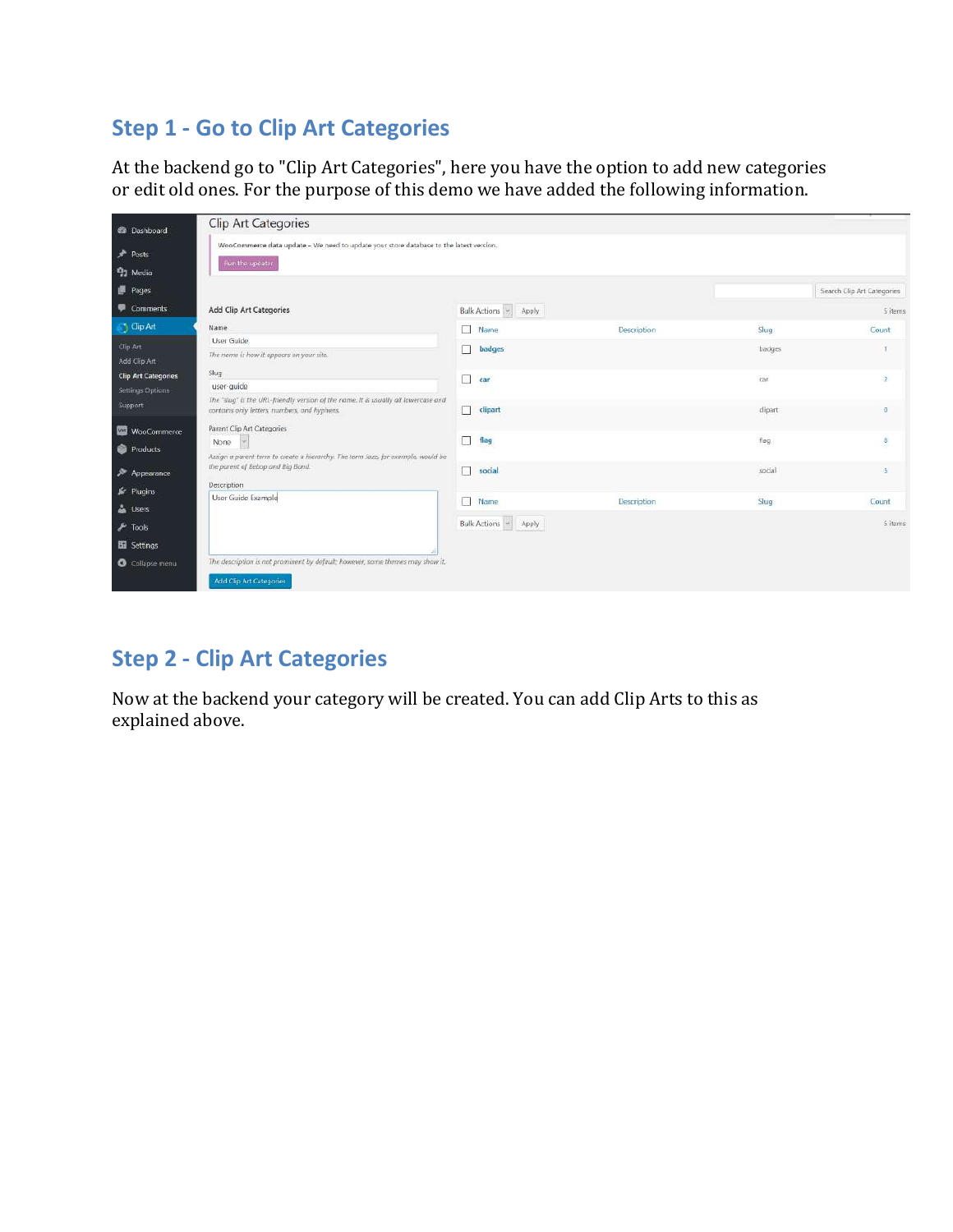| <b>@</b> Dashboard                             | Clip Art Categories                                                                                                                  |                        |                    |            |                            |
|------------------------------------------------|--------------------------------------------------------------------------------------------------------------------------------------|------------------------|--------------------|------------|----------------------------|
| <b>A</b> Posts<br><sup>9</sup> 1 Media         | WooCommerce data update - We need to update your store database to the latest version.<br>Run the updater                            |                        |                    |            |                            |
| Pages                                          |                                                                                                                                      |                        |                    |            | Search Clip Art Categories |
| Comments                                       | <b>Add Clip Art Categories</b>                                                                                                       | Bulk Actions v Apply   |                    |            | 5 items                    |
| S Clip Art                                     | Name <sup>®</sup>                                                                                                                    | Name<br>п              | Description        | Slug       | Count                      |
| Clip Art<br>Add Clip Art                       | The name is how it appears on your site.                                                                                             | <b>User Guide</b><br>U | User Guide Example | üser-guide | $\alpha$                   |
| <b>Clip Art Categories</b><br>Settings Options | Slug                                                                                                                                 | badges<br>п            |                    | badges     | $\mathbf{I}$               |
| Support                                        | The "slug" is the URL-friendly version of the name. It is usually all lowercase and<br>contains only letters, numbers, and hyphens.  | п<br>car               |                    | car        |                            |
| WooCommerce<br><b>Products</b>                 | Parent Clip Art Categories<br>None                                                                                                   | п<br>clipart           |                    | clipart    | O.                         |
| Appearance                                     | Assign a parent term to create a hierarchy. The term Jazz, for example, would be<br>the parent of Bebop and Big Band.<br>Description | п<br>flag              |                    | flag       |                            |
| Mr Plugins<br><b>de</b> Users                  |                                                                                                                                      | п<br>social            |                    | social     | $\overline{5}$             |
| $\sqrt{\frac{1}{2}}$ Tools                     |                                                                                                                                      | П<br>Name              | <b>Description</b> | Slug       | Count                      |
| Settings<br><b>O</b> Collapse menu             | The description is not prominent by default; however, some themes may show it.                                                       | Bulk Actions . Apply   |                    |            | 5 items                    |
|                                                | Add Clip Art Categories                                                                                                              |                        |                    |            |                            |

### **2.4 How to Configure the Plugin**

At the backend, go to "Settings Options". Here you will find the following settings:

#### **General Settings:**

- **Designer Top heading:** Top desinger heading
- **Canvas Width:** Set canvas size with your products (Default 600px-450px)
- **Set Product Customization Fee:** Default fee is 0.00
- **Designer Background Color:** Set Designer Background color
- **Top Header Background:** Set Designer color
- **Canvas Background Color:** Set Canvas Background Color
- **Facebook Account App Id:** To get your facebook app id [Click here](https://developers.facebook.com/docs/apps/register) and follow steps